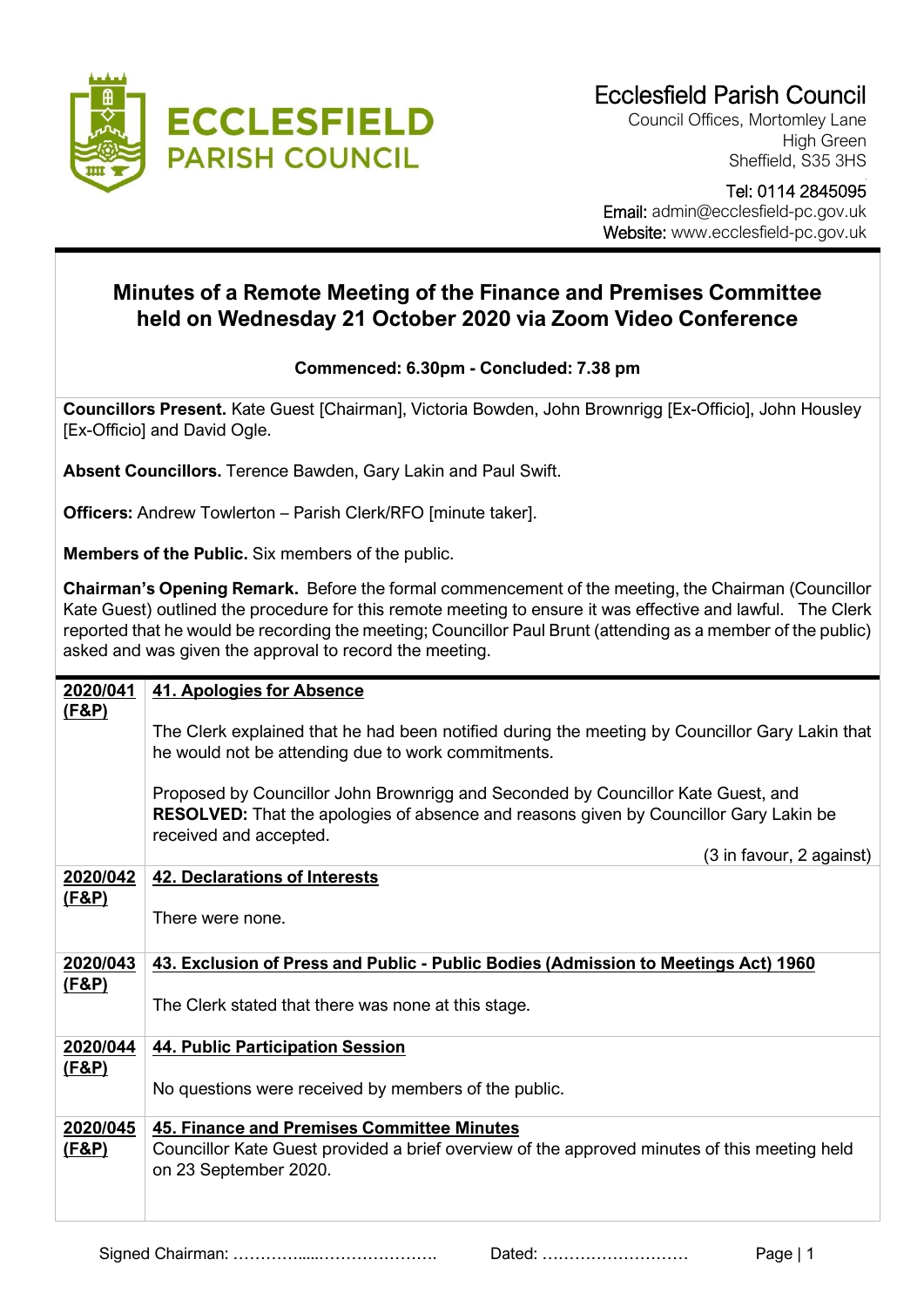| 2020/046         | 46. Update on the Accounts of the Council                                                                                                                                                                                                                                                                                                                                                                                              |
|------------------|----------------------------------------------------------------------------------------------------------------------------------------------------------------------------------------------------------------------------------------------------------------------------------------------------------------------------------------------------------------------------------------------------------------------------------------|
| <u>(F&amp;P)</u> | The Clerk provided a verbal and written report on income and expenditure as well as Bank<br>reconciliation for the financial year 2020/21 up to 13 October 2020. He noted that the overall<br>financial position of the Council was favourable.                                                                                                                                                                                        |
|                  | The Chairman reported that she had arranged a meeting with the Clerk to examine the budget<br>in more detail and commence preparation for budget setting for the financial year 2021/22.                                                                                                                                                                                                                                               |
|                  | Councillor John Brownrigg explained that the Thorncliffe Community Sport had been awarded a<br>grant of £800 by the Council to be used for 12 months insurance cover for the Group. He<br>explained that following discussions between the Group and their insurers the actual amount<br>they required for the cover was about £116 less than the amount indicated in their bid. They had<br>paid this difference back to the Council. |
|                  | Proposed by Councillor David Ogle and Seconded by Councillor Victoria Bowen, and<br>RESOLVED: That the Income and Expenditure report and Bank reconciliation up to 13 October<br>2020 be approved.                                                                                                                                                                                                                                     |
| 2020/047         | (5 in favour)<br><b>47. Payments for Approval</b>                                                                                                                                                                                                                                                                                                                                                                                      |
| (F&P)            |                                                                                                                                                                                                                                                                                                                                                                                                                                        |
|                  | The Clerk gave a brief report and overview of payments between 25 September and 13 October<br>2020 as well as any retrospective payments. The Clerk stated that he considered that the<br>retrospective payments were made in accordance with the Council's Financial Regulations and<br>Standing Orders, which allowed such payments in special circumstances.                                                                        |
|                  | Proposed by Councillor Kate Guest and Seconded by Councillor Victoria Bowden, and<br>RESOLVED: That the schedule of payments dated 01/09/20-16/09/20 and any retrospective<br>payments made in between meetings over the same period be endorsed and recommended to<br>Council for approval.<br>(5 in favour)                                                                                                                          |
| 2020/048         | <b>48. Grant Applications</b>                                                                                                                                                                                                                                                                                                                                                                                                          |
| <u>(F&amp;P)</u> | To consider the grant application received, from:<br>• South Yorkshire County Scout Group for £3,810.                                                                                                                                                                                                                                                                                                                                  |
|                  | This was discussed. It was moved and agreed that discussion of the award would be considered<br>at the end of the agenda and the meeting would move at that point into private session as this<br>was a matter of a confidential nature.                                                                                                                                                                                               |
|                  | Proposed by Councillor David Ogle and Seconded by Councillor John Housley, and                                                                                                                                                                                                                                                                                                                                                         |
|                  | <b>RESOLVED:</b> It is recommended to Council that<br>1. South Yorkshire County Scout Group be provided in principle with a grant for £3,810 to                                                                                                                                                                                                                                                                                        |
|                  | carry out various repairs at Hesley Woods Activity Centre.                                                                                                                                                                                                                                                                                                                                                                             |
|                  | 2. That the Clerk in consultation with the Chairman of the Finance and Premises Committee<br>and the other members of Committee be granted delegated power to offer the grant<br>dependent on the outcomes of the next meeting of Trustees of the Activity Centre where<br>the future use of the Activity Centre is to be discussed including the mothballing of some<br>facilities.                                                   |
|                  | 3. It considers what support and assistance it can provide to South Yorkshire County Scout<br>Group to address crime and anti-social behaviour at Hesley Woods Activity Centre.<br>(5 in favour)                                                                                                                                                                                                                                       |
| 2020/049         | <b>49. Policies for Review</b>                                                                                                                                                                                                                                                                                                                                                                                                         |
| <u>(F&amp;P)</u> | (a) Financial Risk Assessment                                                                                                                                                                                                                                                                                                                                                                                                          |

Signed Chairman: ………….....…………………. Dated: ……………………… Page | 2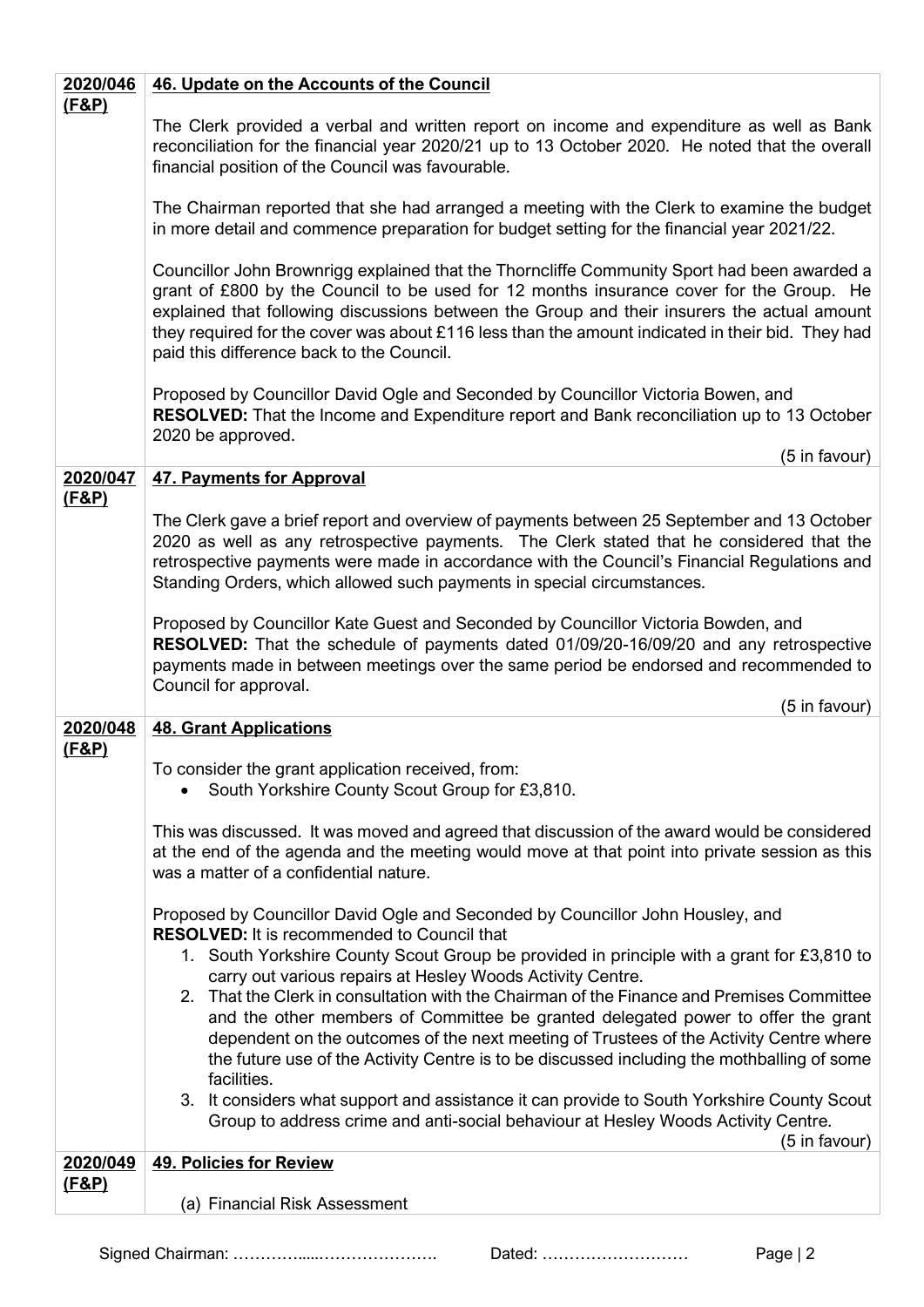|                              | The draft Financial Risk Assessment was considered by members. The Clerk explained it was<br>good practice for a Council to have such a document.                                                                                                                                                                                                                                                                                                                                                               |
|------------------------------|-----------------------------------------------------------------------------------------------------------------------------------------------------------------------------------------------------------------------------------------------------------------------------------------------------------------------------------------------------------------------------------------------------------------------------------------------------------------------------------------------------------------|
|                              | (b) Grants Policy                                                                                                                                                                                                                                                                                                                                                                                                                                                                                               |
|                              | The Chairman explained that this review had been going on some time. Following discussions<br>with other Councillors and the Clerk, she was proposing that Councillor David Ogle (Vice-<br>Chairman) be asked to establish a working group, including office staff, to look at this in more<br>detail and bring his recommendations to the next meeting of the Committee.                                                                                                                                       |
|                              | Proposed by Councillor John Housley and Seconded by David Ogle, and<br><b>RESOLVED: That</b>                                                                                                                                                                                                                                                                                                                                                                                                                    |
|                              | 1. It is recommended to Council that the Financial Risk Assessment be approved.<br>2. Councillor David Ogle establishes a working group to look at the Grants policy in more<br>detail and bring their recommendations to the next Finance and Premises Committee<br>meeting.                                                                                                                                                                                                                                   |
|                              | (5 in favour)                                                                                                                                                                                                                                                                                                                                                                                                                                                                                                   |
| 2020/050<br><u>(F&amp;P)</u> | 50. Amending the Council's bank mandates                                                                                                                                                                                                                                                                                                                                                                                                                                                                        |
|                              | It was explained that the Council's bank mandate would more than likely need to be amended to<br>add the new Clerk. It may also be timely to review at the same time all the authorised signatories<br>as it was good practice to do this regularly. He would bring his suggestions to the next meeting.                                                                                                                                                                                                        |
|                              | Councillor Kate Guest asked about the inclusion of the Chairman of the Finance and Premises<br>Committee. The Clerk explained that he considered it to be good practice to do so.                                                                                                                                                                                                                                                                                                                               |
|                              | Proposed by Councillor David Ogle and Seconded by Councillor John Housley, and<br><b>RESOLVED:</b> That the Clerk be asked to review the Council's various bank mandates, including<br>authorised signatures, and brings his recommendations to the next meeting of the Finance and<br>Premises Committee.<br>(5 in favour)                                                                                                                                                                                     |
| 2020/051                     | 51. Updates on ongoing projects and activities                                                                                                                                                                                                                                                                                                                                                                                                                                                                  |
| (F&P)                        | <b>Payroll Service</b>                                                                                                                                                                                                                                                                                                                                                                                                                                                                                          |
|                              | The Clerk explained that, following the decision to appoint Autela to provide a payroll service for<br>the Council, he had been in contact with them and they had confirmed that they would be willing<br>to undertake this service based on the quotation they provided. He hoped that they would be<br>formally appointed soon.                                                                                                                                                                               |
|                              | <b>Notice Board Improvements</b>                                                                                                                                                                                                                                                                                                                                                                                                                                                                                |
|                              | Councillor Victoria Bowden led the discussion on this item. It was noted that the quality and<br>geographical coverage of notice boards varied across the Parish.  While in most areas it was<br>good, others less so. Additionally, it was not always clear how a community got a notice placed<br>in a notice board. It was agreed that the Clerk should undertake a review of the provision and as<br>part of this, he should contact all Councillors seeking their thoughts on the provision in their area. |
|                              | <b>Appointment of Internal Auditor</b>                                                                                                                                                                                                                                                                                                                                                                                                                                                                          |
|                              | The Clerk gave a verbal report on progress with reviewing the contract.                                                                                                                                                                                                                                                                                                                                                                                                                                         |

Signed Chairman: ………….....…………………. Dated: ……………………… Page | 3